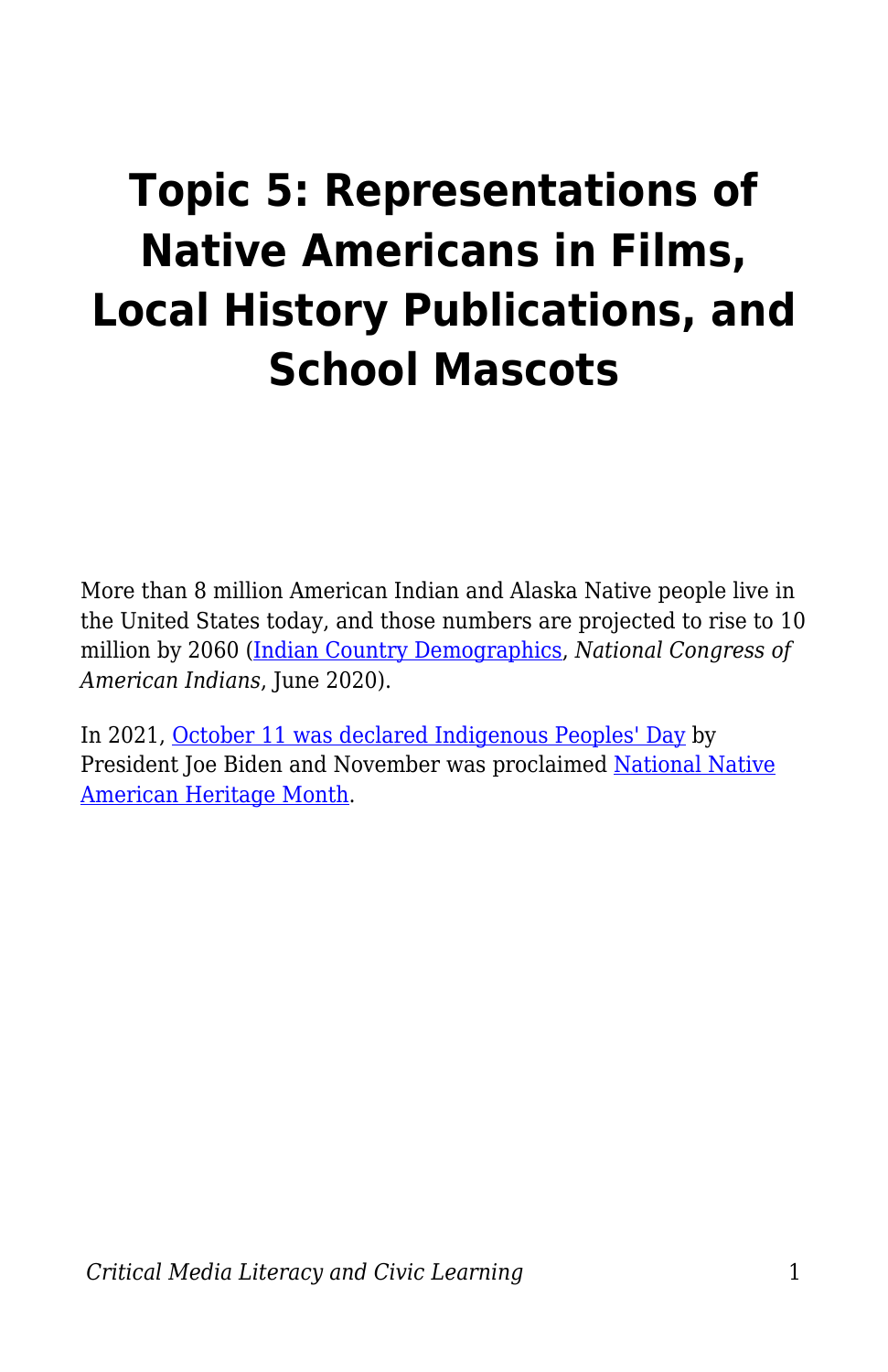

Reverse of the [1 US dollar coin - 2020](https://commons.wikimedia.org/wiki/File:US-1%24-2020-native-american-reverse.jpg) - series "Native Americans" by United States Mint picture Public Domain

Most students, however, learn little about Native people, their lives, cultures, and achievements in schools. The indigenous education organization [IllumiNative](https://illuminatives.org/nativenow/) reports that most (87%) state level history standards do not address Native history past 1900. Do you know the [Native American tribes in your state](https://www.500nations.com/tribes/Tribes_State-by-State.asp)? Or the roles of [Native American](http://resourcesforhistoryteachers.pbworks.com/w/page/125299964/The%20Navajo%20and%20Tlingit%20Code%20Talkers) [Code Breakers in World War II](http://resourcesforhistoryteachers.pbworks.com/w/page/125299964/The%20Navajo%20and%20Tlingit%20Code%20Talkers)? Or the story of Elizabeth Peratrovich, a member of the Tlingit Nation in Alaska who efforts led to the passage of the nation's first anti-discrimination law in 1945?

Much of what students do learn about Native history comes from the media, including movies and television, local history publications, and imagery associated with local and national sports teams.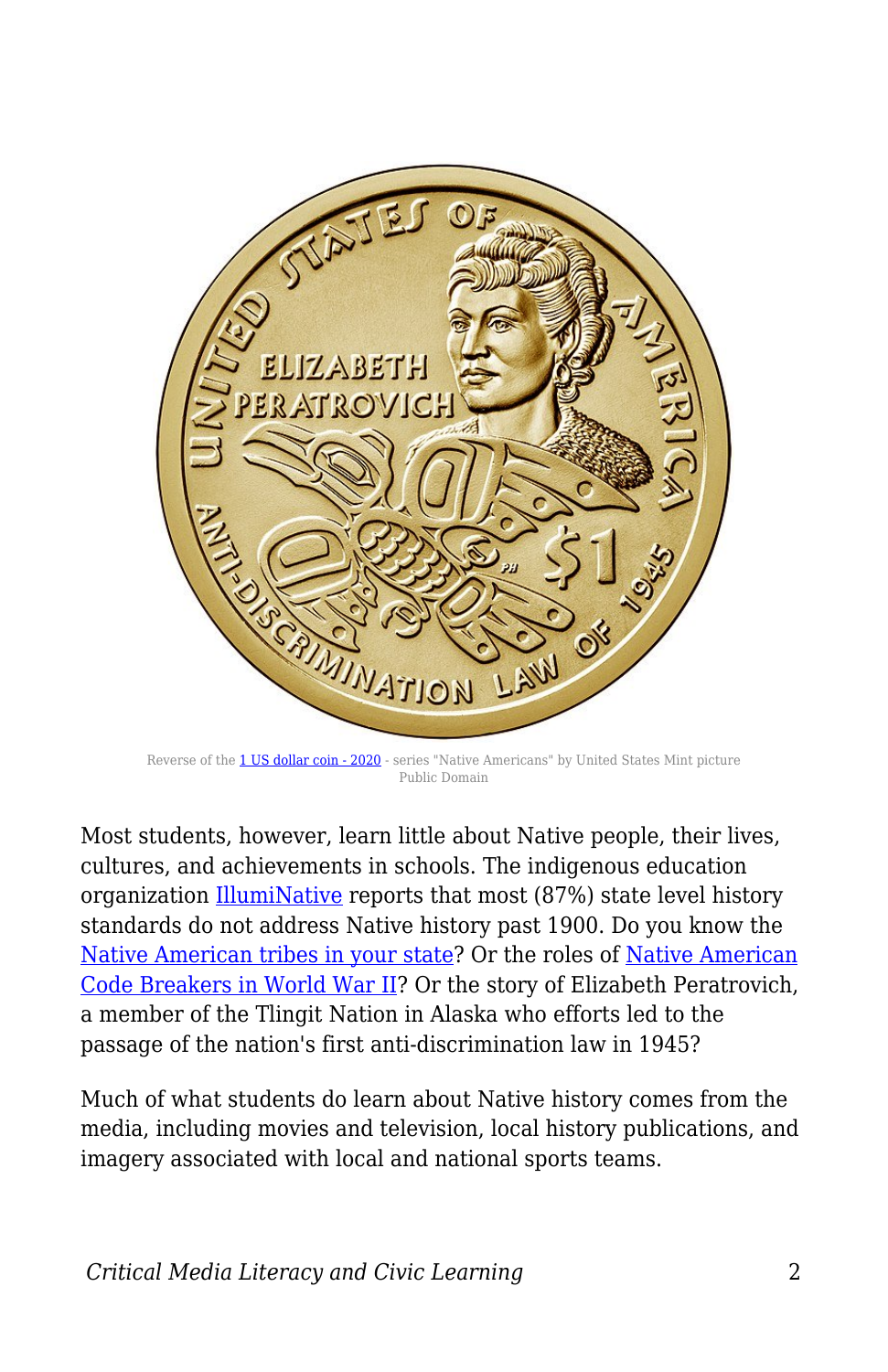Hollywood movies and network television shows have long portrayed First American indigenous people in grossly stereotypical terms. Men are depicted as warriors and medicine men. Women are portrayed as either objects of desire or inconsequential members of a tribe. Native peoples are often shown as living in the wilderness or on reservations even though 60% of today's American Indian and Alaska Native population live in cities ([5 Common Indigenous Stereotypes in Film](https://www.thoughtco.com/native-american-stereotypes-in-film-television-2834655) [and Television,](https://www.thoughtco.com/native-american-stereotypes-in-film-television-2834655) *ThoughtCo*., January 2021).

Around the country, there are increasing efforts by local tourism and community groups to tell the stories of those left out or marginalized in history through tours, exhibits, and celebrations of important individuals and significant events in Native American, Black, women, and LGBTQ history. For example, "Navajo Tours USA" present Native history in New Mexico, while ["Nez Perce Tourism](https://nezpercetraditions.com/tours/)" explores Native sites in the Pacific Northwest. There is an "Unfiltered Truth Collection" in Louisville, Kentucky, a "Truth and Reconciliation" Tour in Montgomery, Alabama, a Black Heritage Trail in Boston, and the Missouri Historical Society operates "Renegade STL" that presents Black, women's and LGBTQ history tours in St. Louis ("[Historical](https://www.msn.com/en-us/news/us/historical-tours-reach-deeper-to-include-the-people-long-left-out/ar-AAQk8hn) [Tours Reach Deeper to Include People Long Left Out](https://www.msn.com/en-us/news/us/historical-tours-reach-deeper-to-include-the-people-long-left-out/ar-AAQk8hn)," *Sunday Travel, Boston Sunday Globe*, November 7, 2021, pp. 11,13).

The following activities ask you to critically consider how Native peoples have been represented in films, local historical publications and tours, and school names and mascots and how those representations have shaped people's attitudes.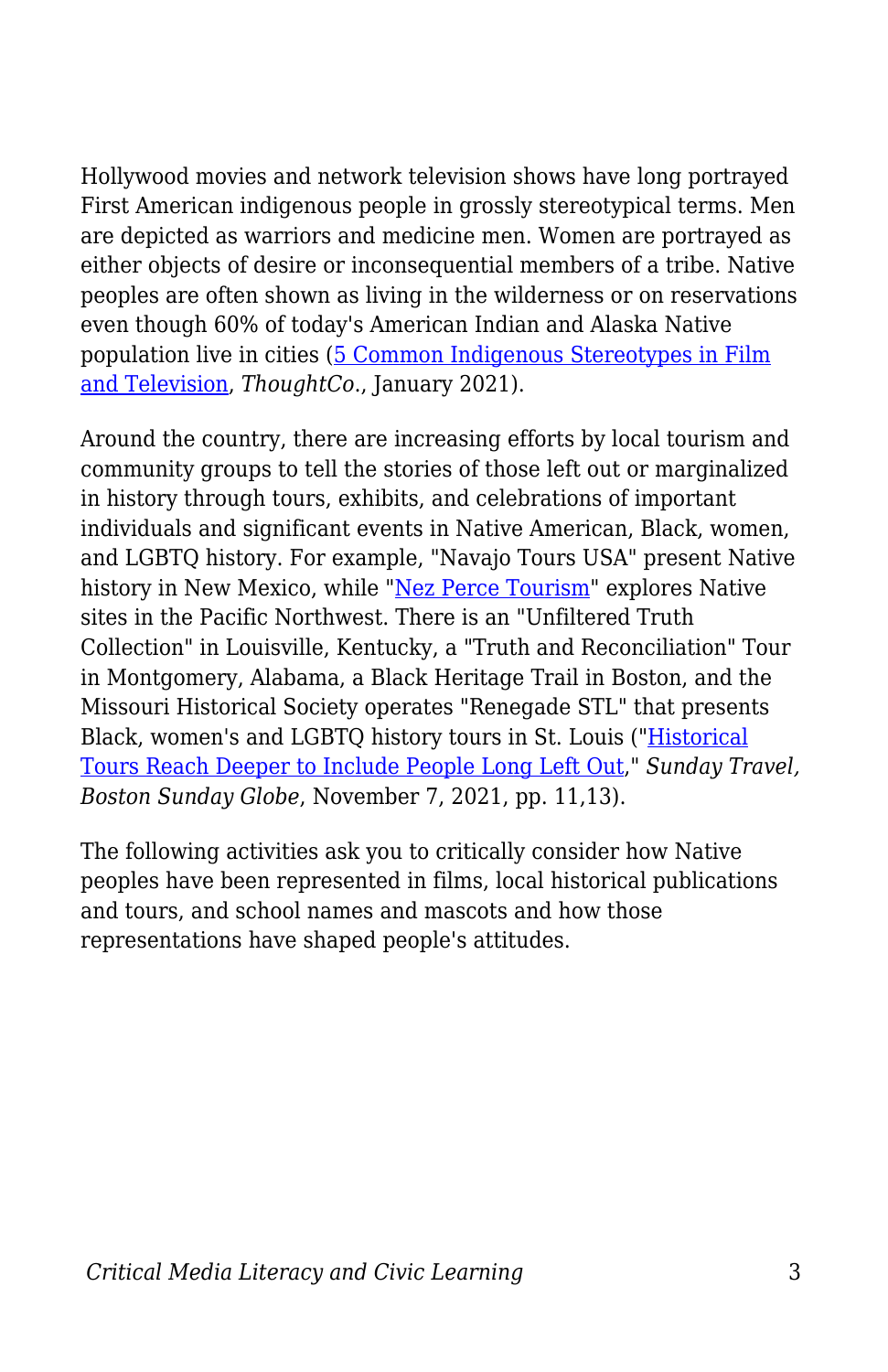

[Watch on YouTube https://edtechbooks.org/-KQNE](https://www.youtube.com/embed/Qi0Iefd5qCY?autoplay=1&rel=0&showinfo=0&modestbranding=1)

## **Activity 1: Analyze how Native Americans are Portrayed in Movies**

- Compare the representation of Native Americans in ['Smoke](https://www.youtube.com/watch?v=yzWut5-pGmg) [Signal'](https://www.youtube.com/watch?v=yzWut5-pGmg) by Chris Eyre to ['Alone Yet Not Alone'](https://www.youtube.com/watch?v=T1h3w7TQ99I) by Ray Bengston and George Escobar.
- Then, consider:
	- What characters are the focus of each film?
	- What is the attitude towards Native Americans?
	- What stereotypes are upheld in each film? Stereotypes can be used to exoticize groups - is this idea apparent in the films?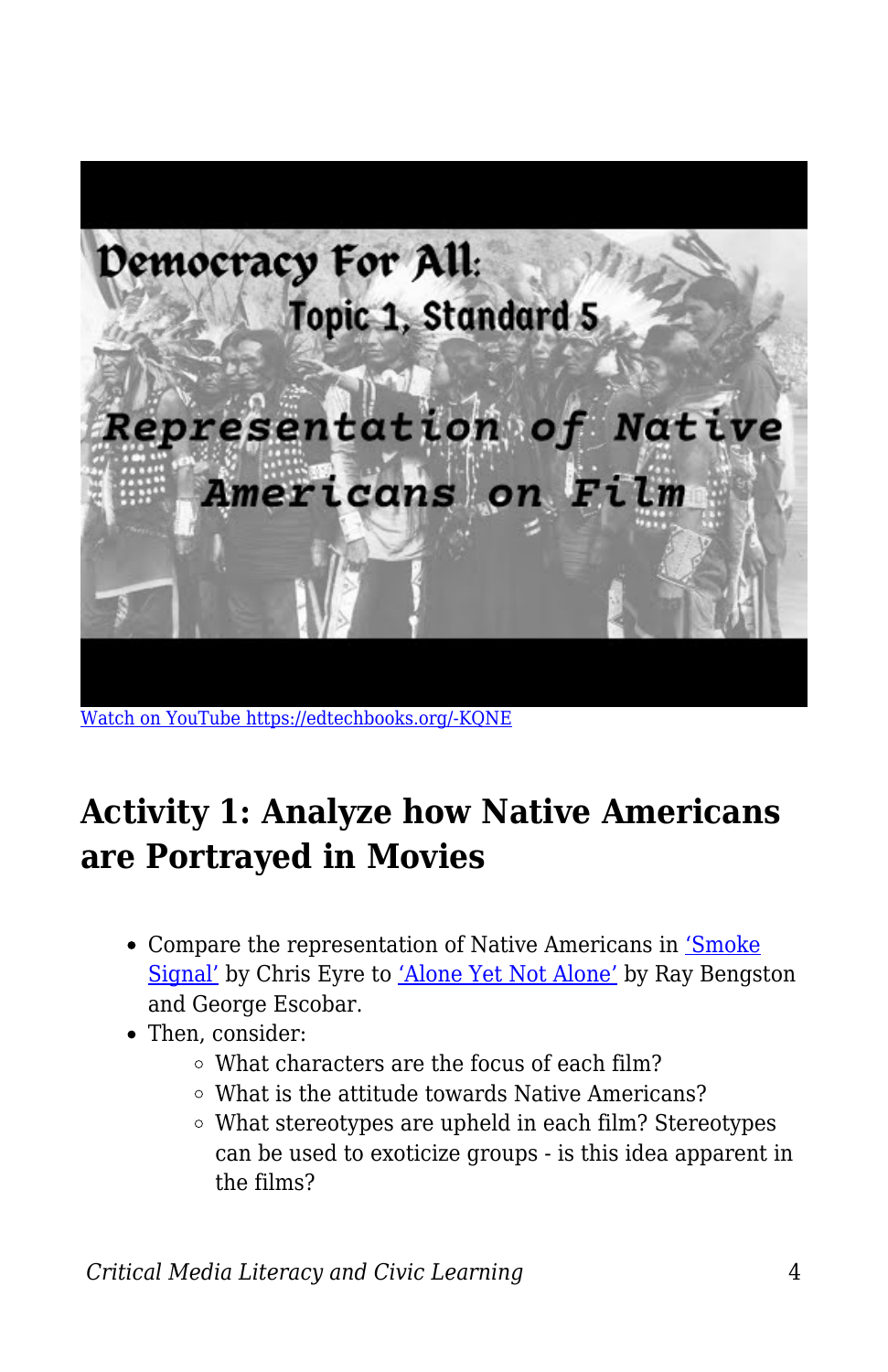- Whose point of view is represented?
- Who directed these movies and who acted in them?
- **Design a video, [podcast,](https://docs.google.com/document/d/1YMVhXBhqUU4qDBLO1jYNpMG0IzAl_YLSJ3OndOm6C6k/edit?usp=sharing) or website** to present your findings and inform others about how Native Americans are portrayed in movies.

### **Designing for Learning: Student-Created Activity Example**

[Analyze how Native Americans are Portrayed in Movies](https://docs.google.com/document/d/13QlJI9_-y-l6Ndfe9pw6oBSd_6DKlQRrUYzC2wxL8Gk/edit?usp=sharing) by Abby Ariagno

# **Activity 2: Design a Film or TV show About Native Americans' Influence on the U.S. Government**

- Explore the following resources:
	- [The Great Law of Peace](https://www.youtube.com/watch?v=79RApCgwZFw), YouTube video
	- [The Iroquois Confederacy](https://www.youtube.com/watch?v=u4_vwKyeG58), YouTube video
	- **[I](https://www.sutori.com/story/iroquois-confederacy-timeline--VhE4AckWZrpnvS74aNb6bPXW)**[roquois Confederacy Timeline: 1600s to 1973](https://www.sutori.com/story/iroquois-confederacy-timeline--VhE4AckWZrpnvS74aNb6bPXW)
	- o [The Six Nations Confederacy during the American](https://www.nps.gov/fost/learn/historyculture/the-six-nations-confederacy-during-the-american-revolution.htm) [Revolution, F](https://www.nps.gov/fost/learn/historyculture/the-six-nations-confederacy-during-the-american-revolution.htm)ort Stanwix National Monument
	- [Viral Meme Says Constitution Owes Its Nation of](http://www.politifact.com/truth-o-meter/statements/2014/dec/02/facebook-posts/viral-meme-says-constitution-owes-its-notion-democ/) [Democracy to the Iroquois](http://www.politifact.com/truth-o-meter/statements/2014/dec/02/facebook-posts/viral-meme-says-constitution-owes-its-notion-democ/), *Politifact* (December 2, 2014)
	- $\circ$  [How the Iroquois Great Law of Peace Shaped U.S.](https://www.pbs.org/native-america/blogs/native-voices/how-the-iroquois-great-law-of-peace-shaped-us-democracy/) [Democracy](https://www.pbs.org/native-america/blogs/native-voices/how-the-iroquois-great-law-of-peace-shaped-us-democracy/), Native Voices, PBS.
	- [Iroquois Constitution: A Forerunner to Colonists'](https://www.nytimes.com/1987/06/28/us/iroquois-constitution-a-forerunner-to-colonists-democratic-principles.html) [Democratic Principles](https://www.nytimes.com/1987/06/28/us/iroquois-constitution-a-forerunner-to-colonists-democratic-principles.html)
- Then, **write a script for a movie or television show** that portrays Native Americans accurately and showcases how Native American government shaped the U.S. government. Consider: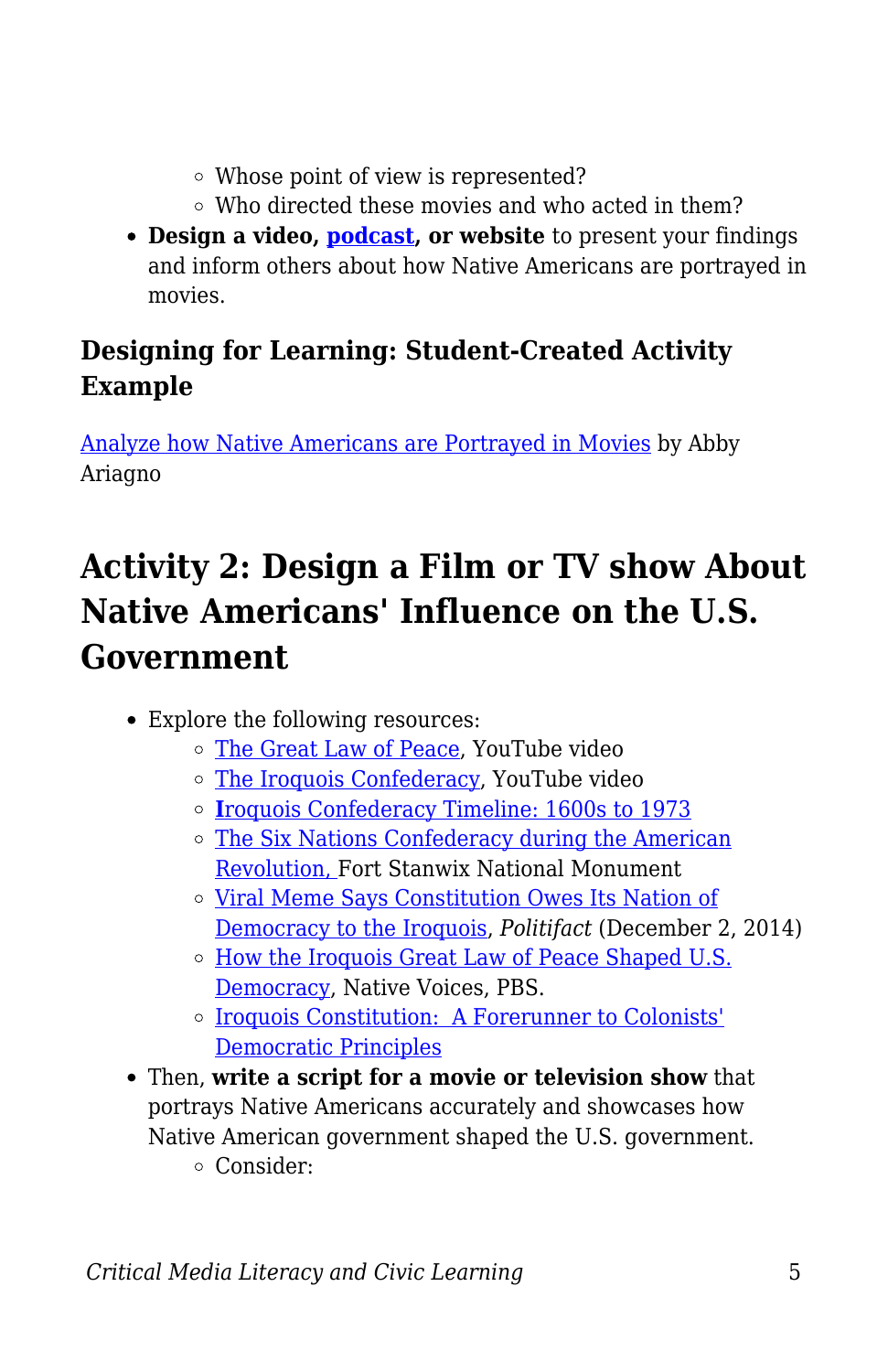- What is the name and setting of the movie or show?
- Who are the main characters and what are their lives like?
- What is the primary issue or conflict in your story?

# **Activity 3: Research & Redesign the First American History of the Place Where You Live Today**

- Our college, the University of Massachusetts Amherst, is built on the lands and waters of the Kwinitekw Valley, home to the Nonotuck peoples and all their relations. **Who were the First Americans who lived where you now live?**
- Analyze how local websites (e.g., school website, town/city council website) and history materials (e.g., guidebooks and tourist promotion materials; school system curriculum) present First Americans who were the original owners of the land on which you live today.
	- What imagery, if any, do they use to portray First Americans? Are the images positive or negative? What is emphasized in the images? What is left out?
	- What language is used to describe First Americans? Is the language positive or negative? What information is presented? What information is left out?
- Then, complete one of the following tasks:
	- **Design or redesign a historical webpage** for your school/town to present an accurate representation of the First Americans who made your community their homelands.
	- **Design an Augmented Reality Exhibit** (see ["Walk of](https://twitter.com/dcolvl/status/1279209788958597121) [Notables"](https://twitter.com/dcolvl/status/1279209788958597121) and [Kinfolk AR App](https://apps.apple.com/us/app/kinfolk-ar/id1510605922)) **or Interactive Map Tour** featuring the hidden histories and untold stories of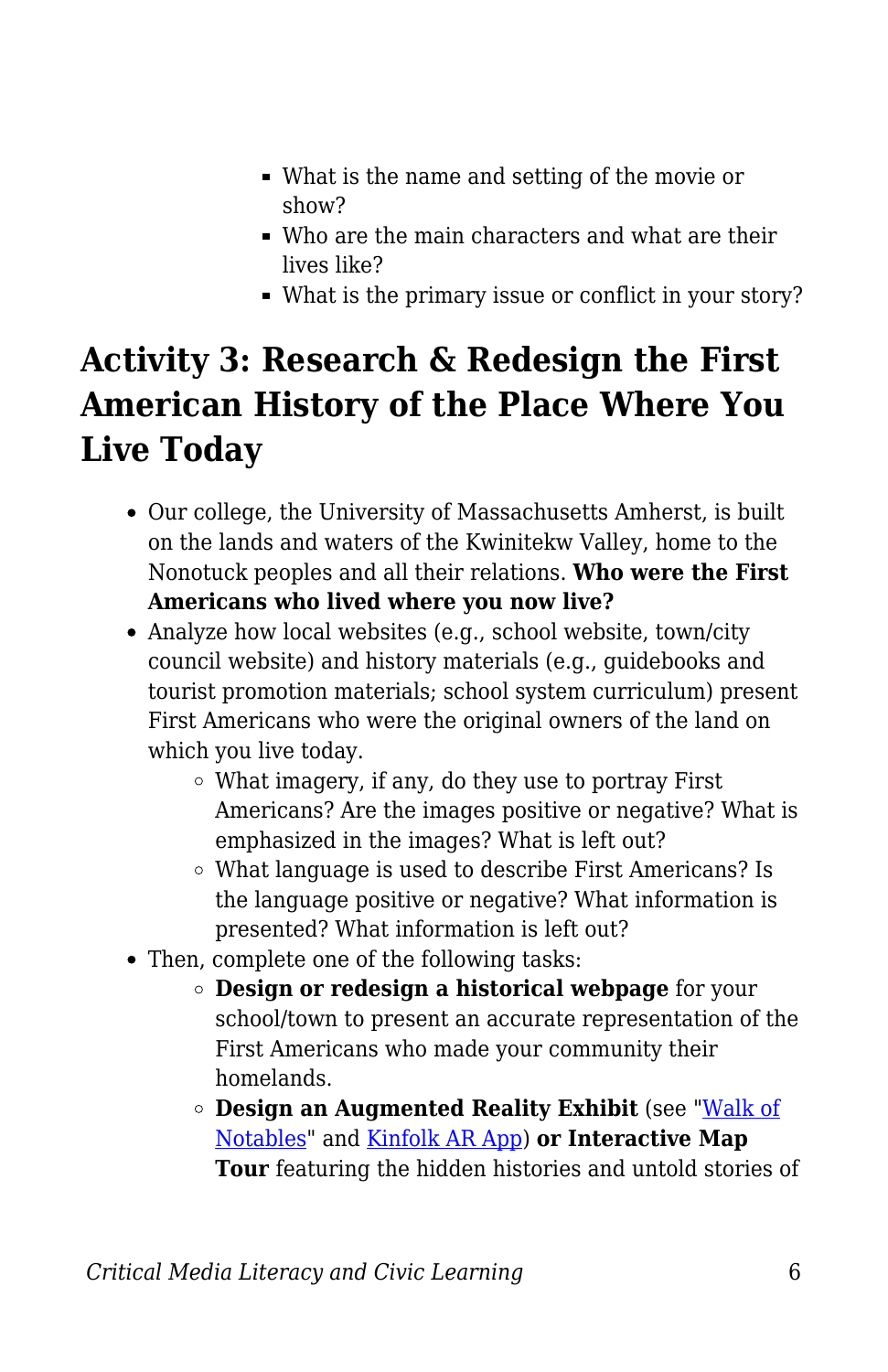Native Americans in your community.

- Augmented Reality Tool: [Reality Composer](https://apps.apple.com/au/app/reality-composer/id1462358802)
- Interactive Map Tool: [Google My Maps](https://www.google.com/maps/about/mymaps/)

## **Activity 4: Propose a Culturally and Historically Fair School Mascot**

- **Question:** How can Native American peoples and cultures be fairly represented in school mascots or names?
- **Action**: Propose a local school district or state government action or policy to create an inclusive mascot and imagery for a school. Would you support any of the following steps:
	- Allow communities to decide to keep or eliminate school mascots by voting.
	- $\circ$  Support state-wide legislation to eliminate Native American mascots in all public school.
	- Let teachers and students make decisions about mascots voluntarily.
	- Have school administrators and school committees make decisions about mascot policies.
	- Require Native American studies as part of the history/social studies curriculum in elementary, middle and high schools

#### **Resources**

- **[National School Mascots Tracking Database](https://www.ncai.org/NCAI_School_Mascot_Tracking_Database_-_Overview_and_Numbers.pdf)**, National Congress of American Indians (2021)
- [2,128 Native American Mascots People Aren't Talking](http://fivethirtyeight.com/features/the-2128-native-american-mascots-people-arent-talking-about/) [About](http://fivethirtyeight.com/features/the-2128-native-american-mascots-people-arent-talking-about/) from *FiveThirtyEight*, September 2014.
- [Timeline A Century of Racist Sports Team Names,](http://www.motherjones.com/politics/2013/11/timeline-history-offensive-sports-mascots-redskins-snyder/) Mother Jones
- [UnLearning Sports Mascots f](https://www.fivecolleges.edu/system/files/attachments/Unlearning-Lesson%20Plan.pdf)rom FiveColleges in **Massachusetts**
- [Native Americans Blast Redskins Gambit to Defuse Name](https://thinkprogress.org/native-americans-blast-redskins-gambit-to-defuse-name-controversy-with-financial-contributions-27b4c9a756b1/) [Controversy with Financial Contributions](https://thinkprogress.org/native-americans-blast-redskins-gambit-to-defuse-name-controversy-with-financial-contributions-27b4c9a756b1/), March 24,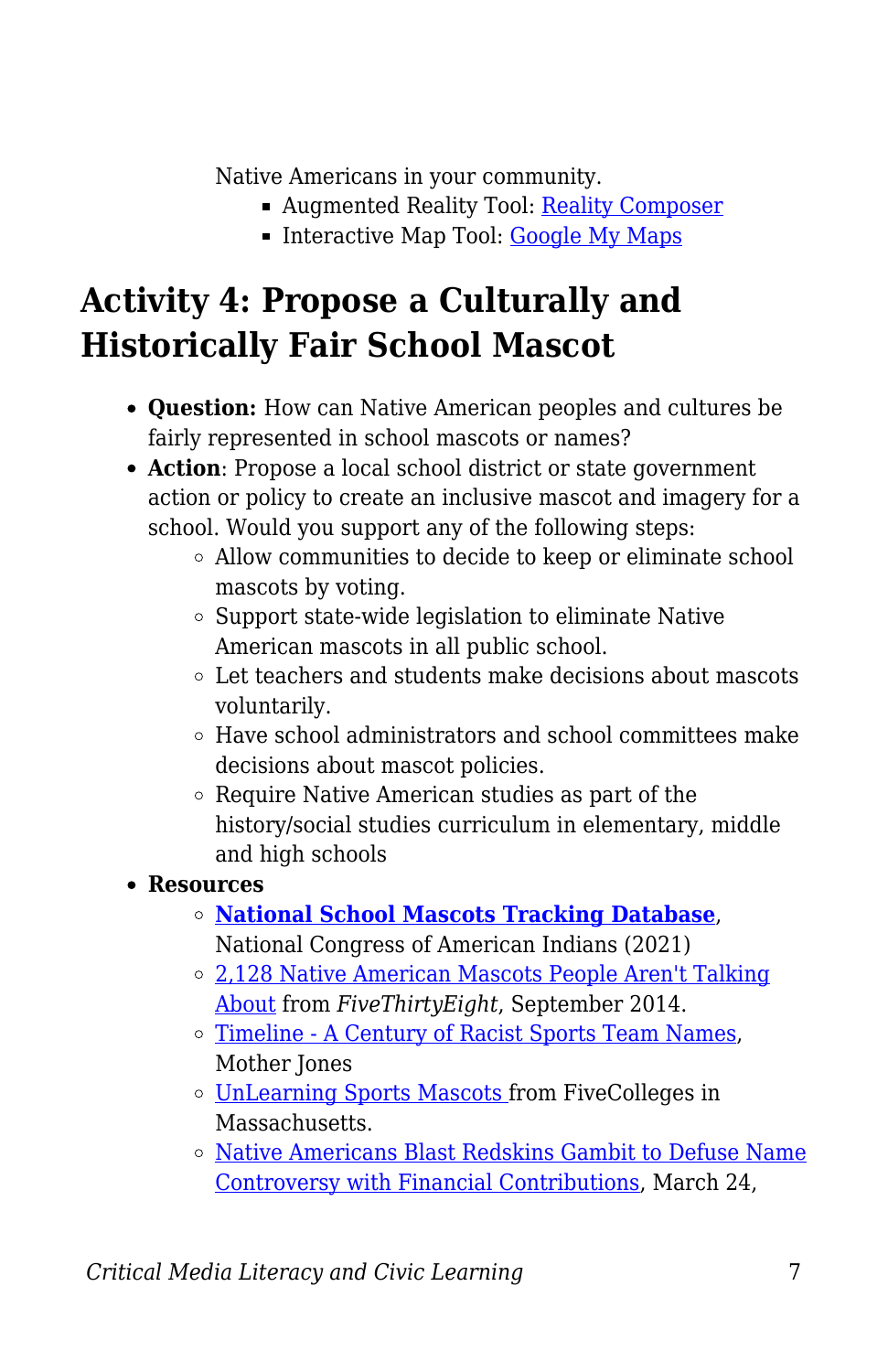2014.

### **Designing for Learning: Student-Created Activity Example**

[Propose a Culturally and Historically Fair School Mascot](https://docs.google.com/document/d/1ujXYfR1ZWcawZfS01AWMBJGUQrdPpUjEehbgjvAmyJ8/edit?usp=sharing) by Abby Ariagno

# **Additional Resources**

- [Stereotypes of Contemporary Native American Indian](https://scholarworks.umass.edu/cgi/viewcontent.cgi?article=1941&context=theses) [Characters in Recent Popular Media](https://scholarworks.umass.edu/cgi/viewcontent.cgi?article=1941&context=theses) (UMass ScholarWorks)
- [Why I Won't Wear War Paint and Feathers in a Movie Again](https://time.com/3916680/native-american-hollywood-film/)  Time
- [Itam](http://www.environmentandsociety.org/mml/itam-hakim-hopiit) [Hakim](http://www.environmentandsociety.org/mml/itam-hakim-hopiit) [Hopiit](http://www.environmentandsociety.org/mml/itam-hakim-hopiit) (1985) by Victor Masayesva: Hopi filmmaker

### **Connecting to the eBook**

[Building Democracy for All: The Iroquois Confederacy and the Great](https://edtechbooks.org/democracy/nativeinfluence#h2_rqqyV) [Law of Peace](https://edtechbooks.org/democracy/nativeinfluence#h2_rqqyV)

### **Connecting to the Standards**

- [Massachusetts Civics & Government Standards](https://www.doe.mass.edu/frameworks/hss/2018-12.pdf)
	- *Analyze the evidence for arguments that the principles of the system of government of the United States were influenced by the governments of Native Peoples* (Massachusetts Curriculum Framework for History and Social Studies) [8.T1.5]
- [AP U.S. History](https://secure-media.collegeboard.org/digitalServices/pdf/ap/ap-us-history-course-and-exam-description.pdf)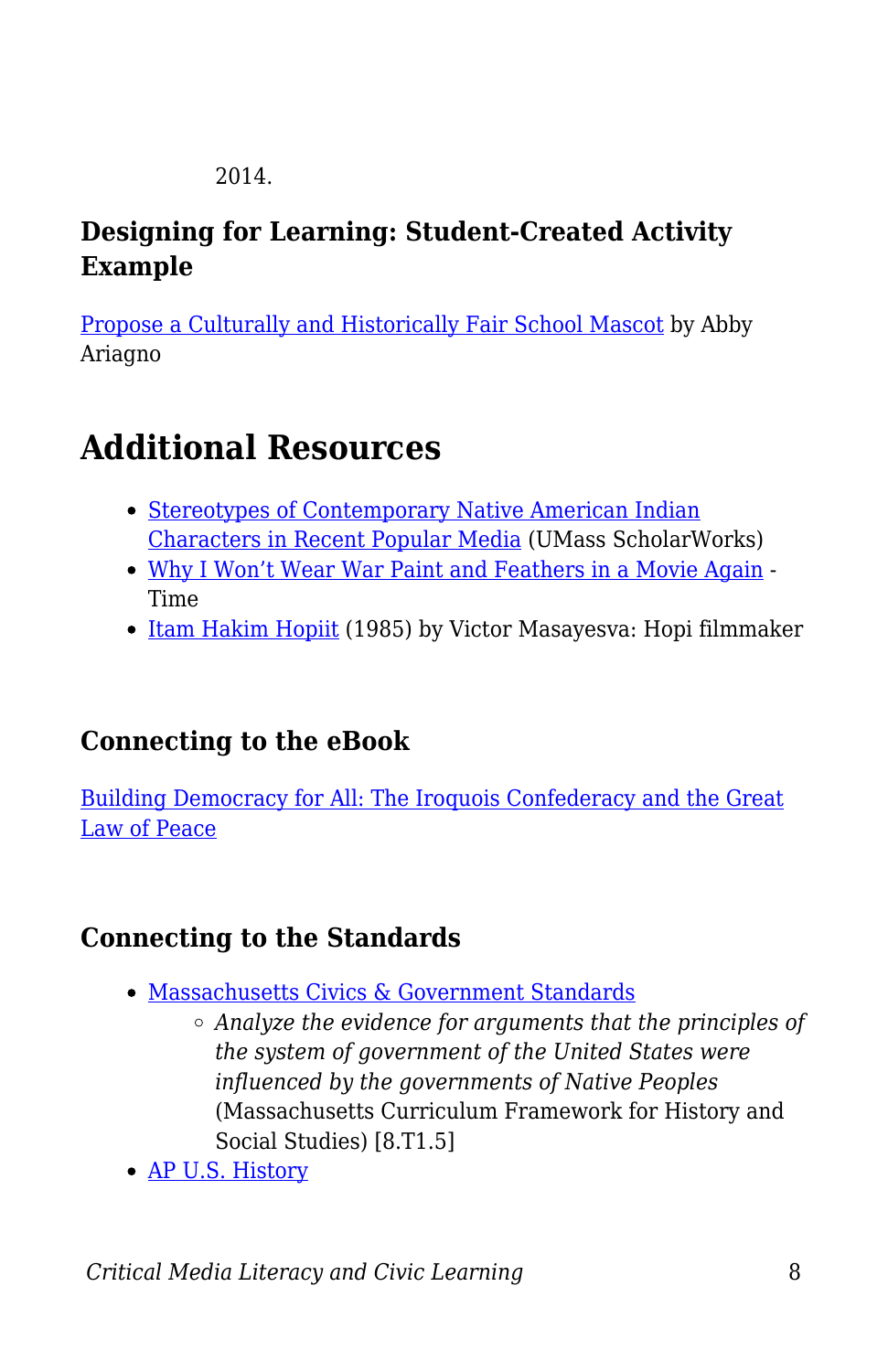- Key Concept 1.1
- Key Concept 3.2
- [ISTE Standards](https://www.iste.org/standards/for-students)
	- Digital Citizen
		- 2c: Students demonstrate an understanding of and respect for the rights and obligations of using and sharing intellectual property.
	- Knowledge Constructor
		- 3a: Students plan and employ effective research strategies to locate information and other resources for their intellectual or creative pursuits.
		- 3b: Students evaluate the accuracy, perspective, credibility and relevance of information, media, data, or other resources.
		- 3d: Students build knowledge by actively exploring real-world issues and problems, developing ideas and theories and pursuing answers and solutions.
	- Creative Communicator
		- 6a: Students choose the appropriate platforms and tools for meeting the desired objectives of their creation or communication.
		- 6b: Students create original works or responsibly repurpose or remix digital resources into new creations.
		- 6d: Students publish or present content that customizes the message and medium for the intended audiences.

#### [DLCS Standards](https://www.doe.mass.edu/stem/dlcs/?section=planningtools)

- Ethics and Laws (CAS.b)
- $\circ$  Interpersonal and Societal Impact (CAS.c)
- $\circ$  Digital Tools (DTC.a)
- Collaboration and Communication (DTC.b)
- $\circ$  Research (DTC.c)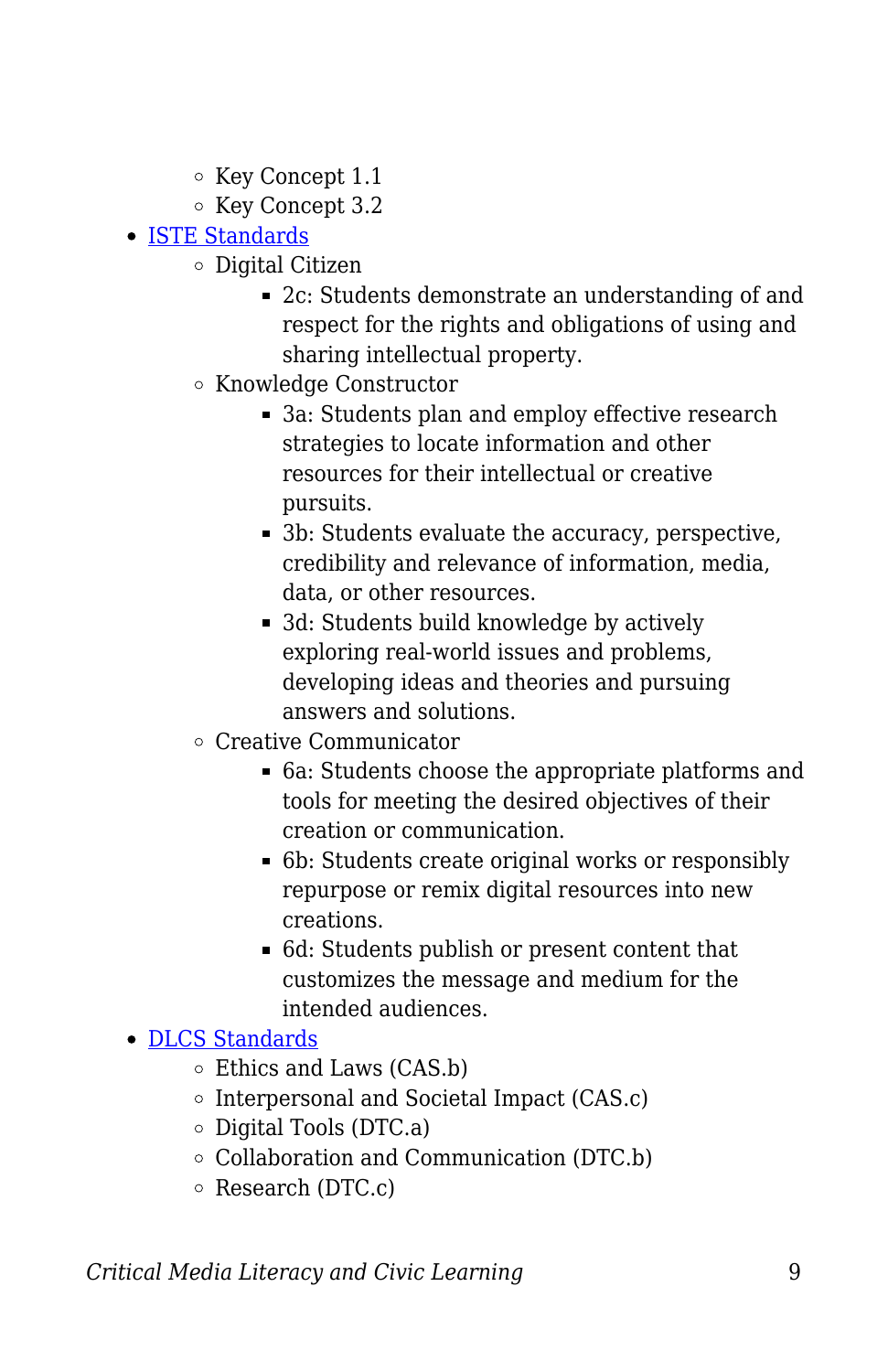- [English Language Arts > History/Social Studies Common Core](http://www.corestandards.org/ELA-Literacy/RH/introduction/) **[Standards](http://www.corestandards.org/ELA-Literacy/RH/introduction/)** 
	- CCSS.ELA-LITERACY.RH.6-8.6
	- CCSS.ELA-LITERACY.RH.6-8.7
	- CCSS.ELA-LITERACY.RH.6-8.8
	- CCSS.ELA-LITERACY.RH.9-10.6
	- CCSS.ELA-LITERACY.RH.9-10.9
	- CCSS.ELA-LITERACY.RH.11-12.6
	- CCSS.ELA-LITERACY.RH.11-12.7
	- CCSS.ELA-LITERACY.RH.11-12.8
- [English/Language Arts Common Core Standards](http://www.corestandards.org/ELA-Literacy/)